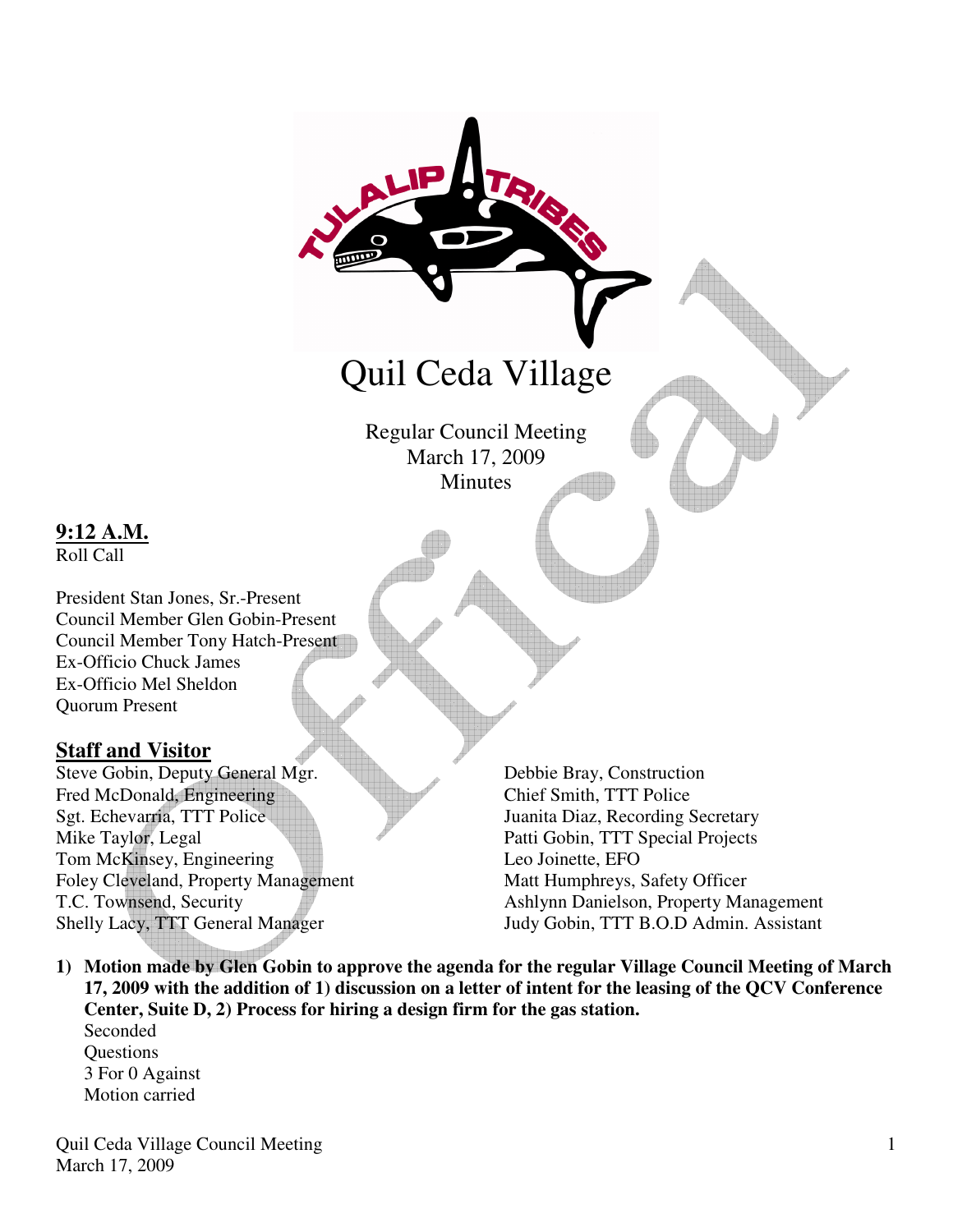**2) Motion made by Glen Gobin to approval the minutes for the regular Village Council Meeting of February 17, 2009 as presented.** 

Seconded **Ouestions** 3 For 0 Against Motion carried

## **Law Enforcement**

3) Police Report

Sgt. Echevarria provided a handout of statistics within QCV for the past month. The annual MS walk event will be held April 4<sup>th</sup>. Last year approximately 1,000 people participated. There will be five officers for crowd control and traffic. There is a designated route which is the same as last year. The event is organized. There was an armed robbery at the pharmacy on March  $14<sup>th</sup>$ , 2009. The case is under investigation by The Tulalip Tribes Police Drug Task Force. Beginning May 1<sup>st</sup>, the patrol sector assignment and shift rotation will change. The officers will be assigned sectors during their shift. The idea for this is to provide some formality. There will be 2 different shifts, night and day shift.

## **Engineering**

4) Resolution No. 2009-006 consenting to an extension of a contract for Quil Ceda Village MBR effluent re-use water analysis with Dr. H. David Stensel, P.E. a tenured professor of Engineering at eh University of Washington through March 15, 2010.

Discussion: Fred McDonald, Glen Gobin, Steve Gobin, Tom Gobin, Tom McKinsey,

 The work will be done within a year. The contract will be extended at no extra cost. Dr. Stensel is working on the wetlands. There where some issues that slowed the project. The dollar amount of the contract does not change, just the time frame. What were the hold ups? The low pressure from our effluent lines did not have a constant flow.

 **Motion made by Glen Gobin to approve Resolution No. 2009-006 consenting to an extension of the contract with the Quil Ceda Village Utilities department and Dr. H. David Stensel, PE, a tenured professor of Engineering at the U of W through March 15, 2010.** 

Seconded **Questions**  3 For 0 Against Motion carried

# **Utilities & Environmental Services**

5) Resolution No. 2009-007 approving the purchase of one Spirac CS500-SPX/340ss and installation consisting of all electrical hook-ups and mounting to cement channel plus one slide gate at a cost not to exceed \$125,000.00 with funding to come from QCV Utilities Capital Improvement fees. Discussion: Tom Gobin, Glen Gobin, Chuck James, Tony Hatch, Steve Gobin,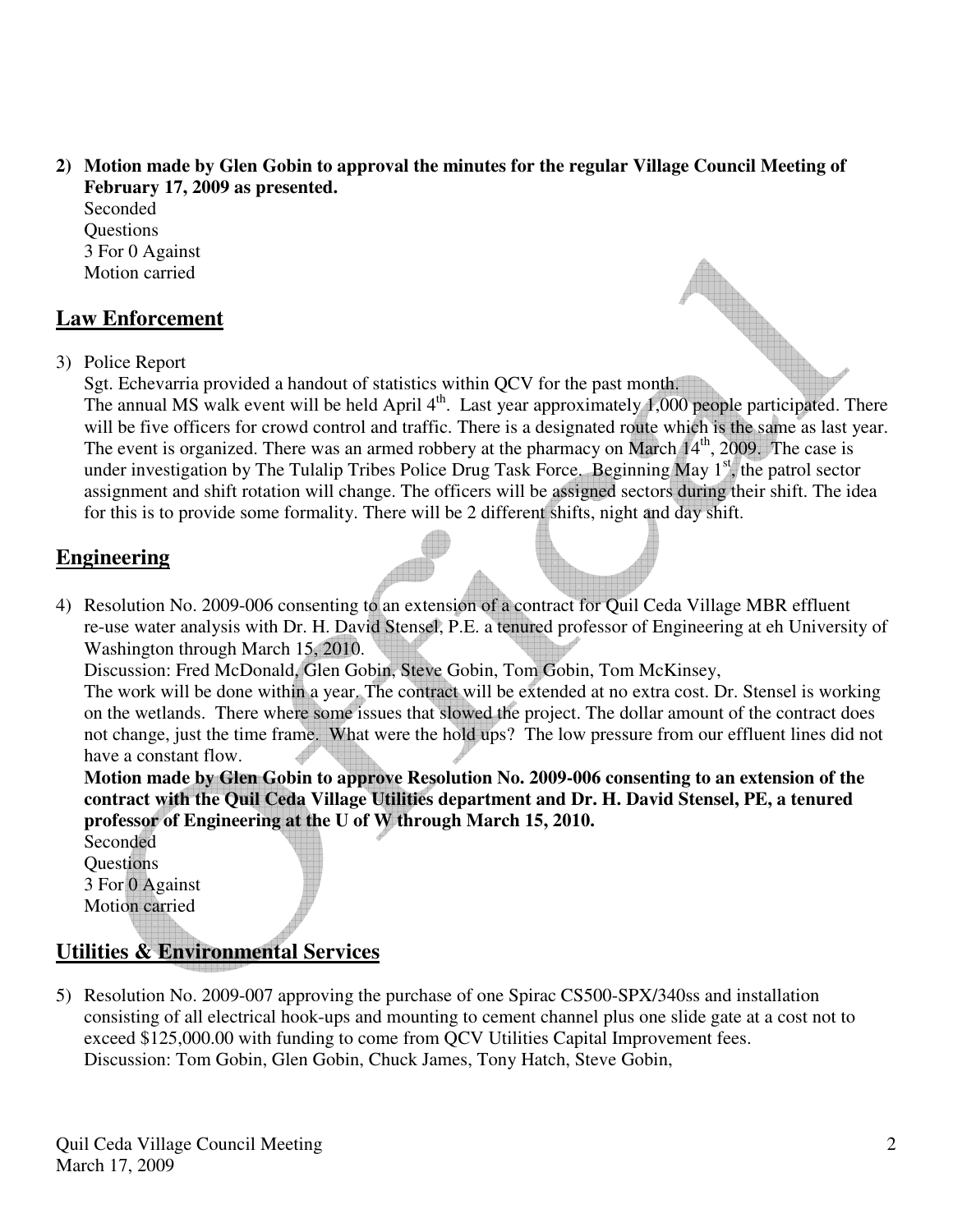Staff would like to purchase this for the purpose that we would save wear and tear. This would be a sole purpose purchase. Do we have something more of what they will do? This is the proposal, the bids are still in the process for electrical. Who is installing this? We will work with the TERO list, tribal members that are capable. There is an increase in flow just from last month. Staff can bring back to Village Council with the cost for installation. These are the items that are needed for the channels. It is important that we maintain and make repairs for the plant, routine maintenance. This will save money since it is accesses through the capital improvement budget.

 **Motion made by Glen Gobin to approve Resolution 2009-007 approving the purchase of one Spirac CS500-SPX/340ss and installation consisting of all electrical hook-ups and mounting to cement channel plus one slide gate at a cost not to exceed \$125,000.00 with funding to come from QCV Utilities Capital Improvement fees.** 

Seconded

 Questions: Has legal reviewed? There is no contract to review at this time. Should this be amended to "upon approval" of the contract?

 3 For 0 Against Motion carried

### **Human Resources Health & Safety**

6) FYI-Monthly Report-Matt Humphreys

Discussion: Matt Humphreys

As of March 14, there were no accidents reported. Since last month's report, there have been two near misses. Unfortunately, I just had an injury reported. There was a safety issue with a department's vehicle use. Do we have new claims? Council would like to see on the reports a brief description of the incident, the measures taken and corrections. Staff will present to the Council the in service protocol. Health and Safety holds monthly meetings with at least two representatives from every department. Issues regarding the government are brought to the attention of the Health and Safety officer for the government.

### **Budget Report as of 2-28-2009-FYI**

7) Administration, Finance, Maintenance a) Budget report and Tax report attached

8) Construction & Economic Development

- 9) Engineering Services
- 10) Events & Entertainment
- 11) Government Affairs
- 12) Human Resources
- 13) Property Management
- a) Not available
- 14) Smoke Shop
	- i. Tulalip
	- ii. Quil Ceda
- 15) Tulalip Data Services & Broad Band
- 16) Tulalip Pharmacy
- 17) Utilities & Environmental Services
	- a) Not available

Quil Ceda Village Council Meeting March 17, 2009